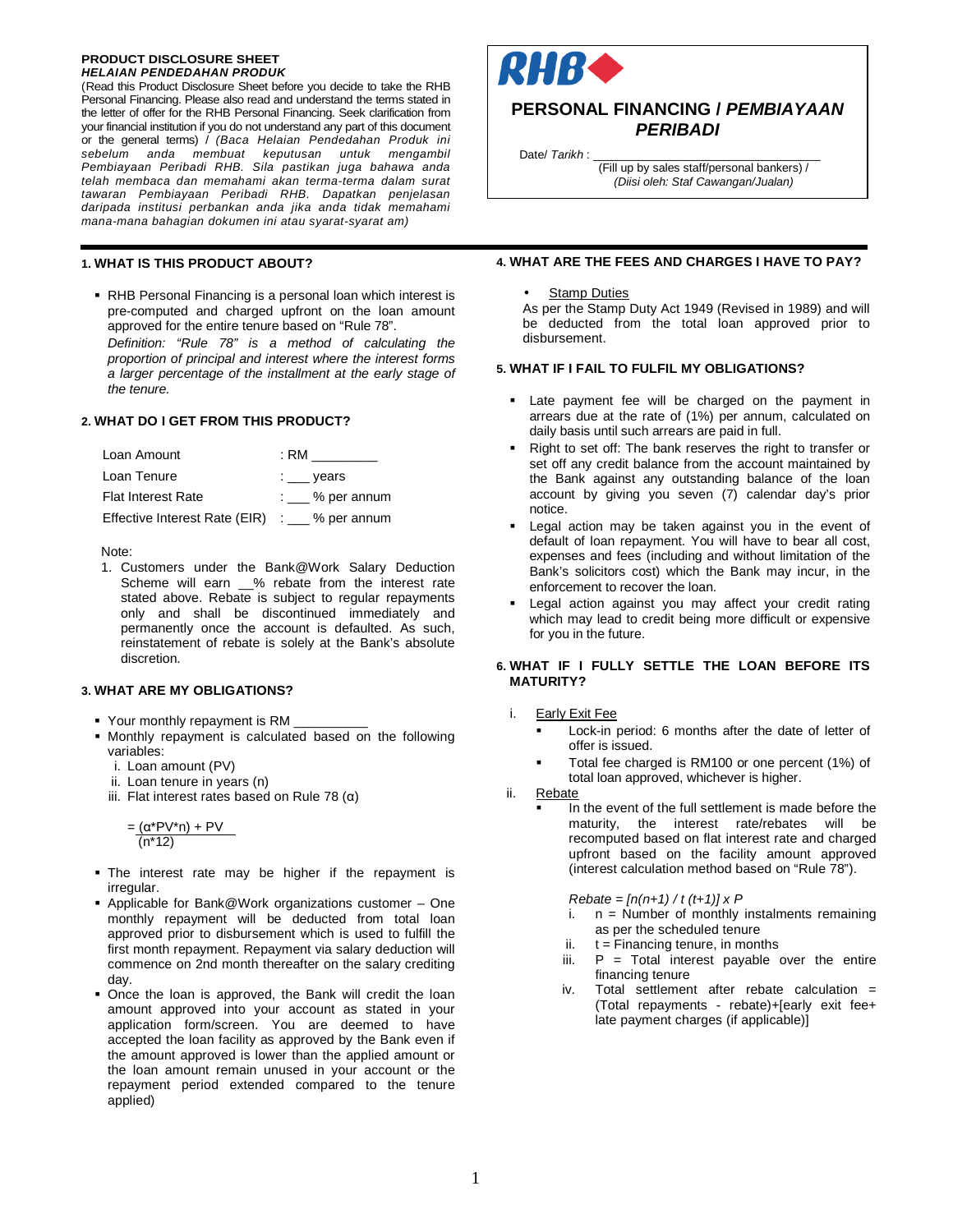### **7. WHAT ARE THE MAJOR RISKS?**

If you pay less than the monthly repayment amount or we receive your payment after the due date, a Late Payment Charge of 1% of the overdue amount will be charged.

If you have problems meeting your loan obligations, contact us early to discuss repayment alternatives.

# **8. DO I NEED A GUARANTOR OR COLLATERAL?**

This product does not require guarantor or collateral.

### **9. WHAT DO I NEED TO DO IF THERE ARE CHANGES TO MY CONTACT DETAILS?**

It is important to inform the Bank of any changes in your contact details to ensure that all correspondences reach you in a timely manner. To update your correspondence details, please contact us at:

| Address | Customer Care Centre, RHB Cards &<br><b>Unsecured Business,</b><br>P.O. Box 10135.<br>50905 Kuala Lumpur |
|---------|----------------------------------------------------------------------------------------------------------|
| Email   | customer.service@rhbgroup.com                                                                            |

# **10. WHERE CAN I GET FURTHER INFORMATION?**

- i. Should you require additional information regarding our personal loan, please visit any RHB Bank branches or log on to www.rhbgroup.com
- ii. If you have difficulties in making repayments, you should contact us earliest possible to discuss repayment alternatives. You may contact us at:

RHB Bank Berhad Level 11, Capital Square Tower, No.10 Jalan Munshi Abdullah, 50100 Kuala Lumpur. Tel: 03-2776 3111 / Fax: 03 2712 5004

iii. Alternatively, you may seek the services of Agensi Kaunseling dan Pengurusan Kredit (AKPK), an agency established by Bank Negara Malaysia to provide free services on money management, credit counseling, financial education and debt restructuring for individuals. You may contact AKPK at:

Level 8, Maju Junction Mall, 1001, Jalan Sultan Ismail, 50250 Kuala Lumpur. Tel: 03-26167766 Email: enquiry@akpk.org.my

iv. If you wish to lodge a complaint on the products or services provided by us, you may also contact us at:

Customer Care Centre, RHB Cards & Unsecured Business, P.O. Box 10135, 50905 Kuala Lumpur Email: customer.service@rhbgroup.com Website: http://www.rhbgroup.com

v. If your query or complaint is not satisfactory resolved by us, you may contact Bank Negara Malaysia LINK or TELELINK at:

Block D, Bank Negara Malaysia, Jalan Dato' Onn, 50480 Kuala Lumpur. Tel: 1-300-88-5465 Fax: 03-2174 1515 Email: bnmtelelink@bnm.gov.my

# **11. Other loan package available**

- RHB Personal Financing-i for Pensioners
- RHB Personal Financing-i for Civil Sector

### **IMPORTANT NOTE: LEGAL ACTION MAY BE TAKEN AGAINST YOU IF YOU DO NOT KEEP UP WITH REPAYMENTS ON YOUR PERSONAL FINANCING.**

The information provided in this disclosure sheet is valid as at 1 November 2018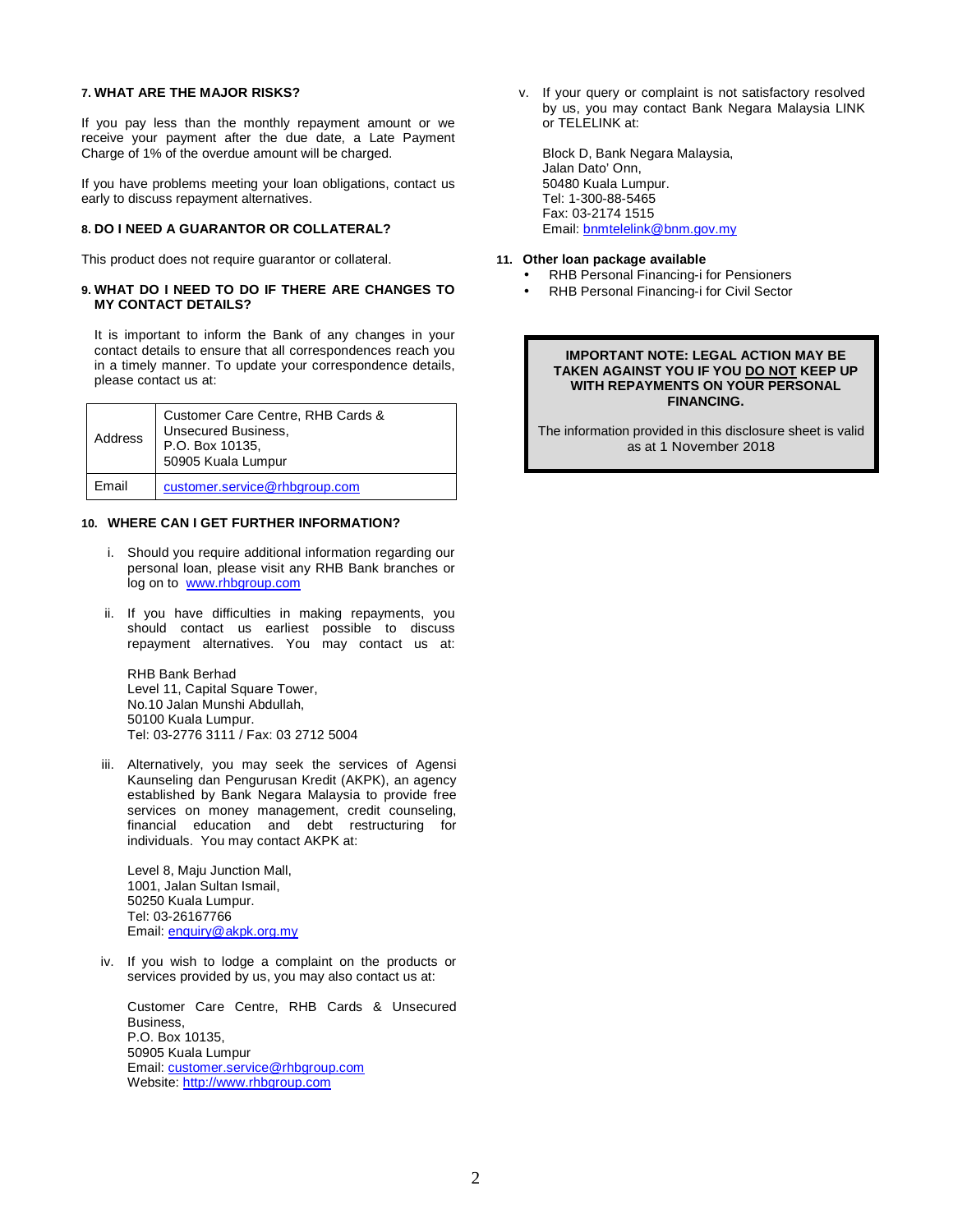#### **PRODUCT DISCLOSURE SHEET HELAIAN PENDEDAHAN PRODUK**

(Read this Product Disclosure Sheet before you decide to take the RHB Personal Financing. Please also read and understand the terms stated in the letter of offer for the RHB Personal Financing. Seek clarification from your financial institution if you do not understand any part of this document or the general terms) / (Baca Helaian Pendedahan Produk ini sebelum anda membuat keputusan untuk mengambil Pembiayaan Peribadi RHB. Sila pastikan juga bahawa anda telah membaca dan memahami akan terma-terma dalam surat tawaran Pembiayaan Peribadi RHB. Dapatkan penjelasan daripada institusi perbankan anda jika anda tidak memahami mana-mana bahagian dokumen ini atau syarat-syarat am)

# **1. APAKAH PRODUK INI?**

Pembiayaan Peribadi RHB ialah kemudahan pinjaman peribadi yang mana faedah dikira dan dikenakan terlebih dahulu ke atas amaun pinjaman yang diluluskan bagi keseluruhan tempoh berdasarkan "Peraturan 78".

Definisi: "Peraturan 78" adalah kaedah pengiraan kadar prinsipal dan faedah di mana faedah akan menjadi peratusan yang lebih besar daripada jumlah pembayaran semula bulanan pada peringkat awal tempoh pembayaran.

# **2. APAKAH YANG BOLEH SAYA PEROLEHI DARIPADA PRODUK INI?**

| Jumlah Pinjaman            | : RM        |
|----------------------------|-------------|
| Tempoh                     | : tahun     |
| Kadar Faedah Rata          | : % setahun |
| Kadar Faedah Efektif (EIR) | : % setahun |

Nota:

1. Pelanggan di bawah Bank @ Work Skim Potongan Gaji akan mendapat rebat \_\_\_% dari kadar faedah yang dinyatakan di atas. Rebat hanya tertakluk kepada pembayaran balik yang tetap dan akan dihentikan dengan serta merta dan kekal apabila berlaku akaun ingkar. Oleh itu, pemberian semula rebat tertakluk semata-mata mengikut budi bicara mutlak Bank.

### **3. APAKAH OBLIGASI SAYA?**

- Jumlah pembayaran semula bulanan anda ialah RM\_\_\_\_\_\_\_\_\_\_
- Pembayaran semula bulanan akan dikira berdasarkan pemboleh ubah yang berikut:
	- i. Amaun pinjaman (PV)
	- ii. Tempoh pinjaman dalam tahun (n)
	- iii. Kadar faedah pinjaman yang berkuatkuasa berdasarkan Peraturan 78 (α)

$$
=\frac{(\alpha^*PV^*n)+PV}{(n^*12)}
$$

- Kadar Faedah yang berkuatkuasa mungkin lebih tinggi jika pembayaran semula bulanan tidak dibuat secara tetap.
- Bagi pelanggan Bank@Work Satu bulan ansuran (pembayaran semula bulanan) akan digunakan untuk memenuhi pembayaran semula bulan pertama. Pembayaran semula bulanan melalui potongan gaji akan bermula pada bulan kedua pada hari pengkreditan gaji.
- Setelah pinjaman diluluskan, pihak Bank akan mengkreditkan amaun pinjaman diluluskan ke dalam akaun anda sepertimana yang dinyatakan dalam boring/skrin permohonan anda, Anda dianggap telah menerima kemudahan pinjaman seperti yang diluluskan



# **PERSONAL FINANCING / PEMBIAYAAN PERIBADI**

Date/ Tarikh :\_

(Fill up by sales staff/personal bankers) / (Diisi oleh: Staf Cawangan/Jualan)

oleh pihak Bank walaupun amaun yang diluluskan adalah lebih rendah daripada jumlah dipohon atau amaun pinjaman tersebut masih belum digunapakai atau tempoh pembayaran dilanjutkan berbanding tempoh dipohon.)

# **4. APAKAH YURAN ATAU CAJ YANG PERLU SAYA BAYAR?**

# Duti Setem

Sebagaimana yang tercatat di dalam Akta Duti Setem 1949 (Disemak semula pada 1989) dan akan ditolak dari kemudahan pinjaman diluluskan sebelum pengeluaran pinjaman dibuat.

# **5. BAGAIMANA SEKIRANYA SAYA GAGAL MEMENUHI TANGGUNGJAWAB SAYA?**

- Denda bayaran lewat akan dikenakan ke atas bayaran tertunggak dengan kadar (1%) setahun, dikira berdasarkan asas harian sehingga tunggakan dijelaskan sepenuhnya.
- Hak Tolak Selesai: Bank berhak untuk memindahkan atau menolak selesai amaun yang terhutang daripada akaun anda yang diselenggarakan oleh Bank bagi membayar amaun terhutang yang belum dijelaskan dengan memberi anda notis tujuh (7) hari kalendar terlebih dahulu.
- Tindakan undang-undang boleh diambil terhadap anda sekiranya berlaku kegagalan dalam pembayaran balik pinjaman. Anda akan menanggung semua kos, perbelanjaan dan yuran (termasuk dan tanpa had kos peguamcara Bank) yang mungkin ditanggung oleh Bank dalam penguatkuasaan untuk mendapatkan semula pinjaman tersebut.
- Tindakan undang-undang yang diambil terhadap anda boleh menjejaskan kadar kredit anda yang boleh menyebabkan kredit akan menjadi lebih sukar atau mahal untuk anda di masa akan datang.

### **6. BAGAIMANA SEKIRANYA SAYA MENJELASKAN BAKI SEPENUHNYA MATANG?**

- i. Penalti Penamatan Awal
	- Tempoh wajib: 6 bulan dari tarikh surat kelulusan dikeluarkan
	- Jumlah penalti dikenakan adalah sebanyak RM100.00 atau 1% daripada jumlah pinjaman diluluskan, subjek kepada amaun yang lebih tinggi.
- ii. Rebat
	- Sekiranya pembayaran penuh dibuat sebelum tamat tempoh, kadar faedah/rebat akan dikira semula berdasarkan kadar faedah rata dan dikenakan terlebih dahulu berdasarkan amaun kemudahan yang diluluskan (kaedah pengiraan faedah berdasarkan "Peraturan 78"). *Rebat = [N(N+1) / t (t+1)] x P*